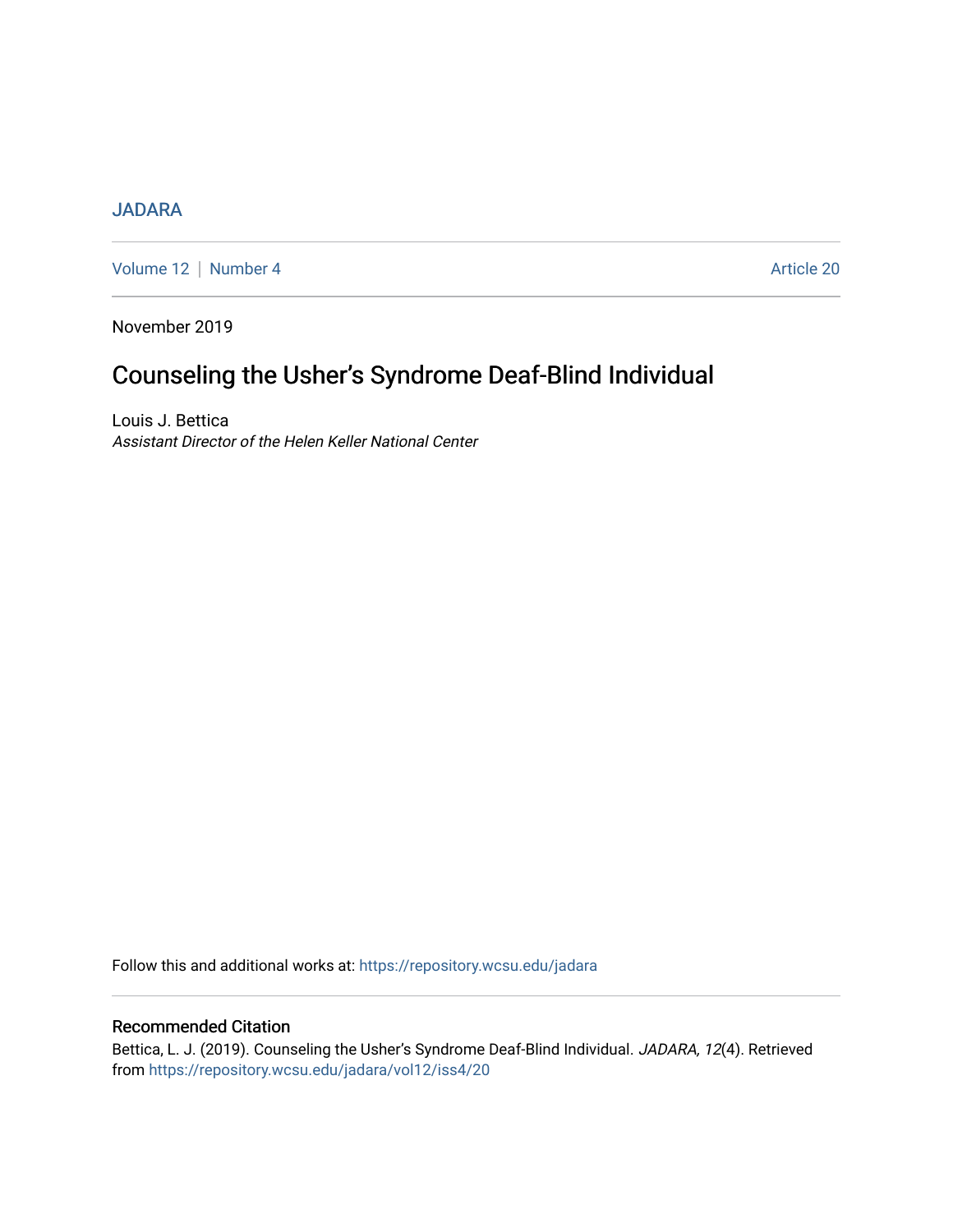#### Louis J. Bettica, ACSW

Counseling as a process has many more similarities than different characteristics when applying it to people whose handicaps may vary from the most severe to individuals with minor physical problems. The differences, however, may be so difficult for a worker to overcome or to cope with that the counseling sessions are sometimes aborted and counseling services terminated.

Once counseling sessions are underway with a deaf-blind person, the theoretical concepts applied to others less handicapped would also apply here. However, we have found that theo retical concepts are often overlooked and even forgotten when a counselor meets his first deaf-blind client. Although we can readily understand that the need to utilize another method of communication other than voice has inhibited many workers from attempting to counsel the deaf-blind, we have also found that workers skilled in communicating with the deaf, and indeed deaf people themselves, have not offered deaf-blind people their services or help.

This is not meant to criticize these groups, but merely to point out the fact that the ability of an individual to skillfully use the sign language is not assurance that the deaf-blind person will receive meaningful assistance.

Factors involved go beyond the counselor's skill in communication, since a fruitful meeting can only be accomplished when both parties are communicating and communication by both parties can only be obtained when a true working relationship is established, even if the level of language is many years below the chronological age of the client. This paper is written with the hope that those of you about to work with deaf-blind people can avoid the pitfalls that I have seen others experience and to urge you to keep them in mind when meeting your first deaf-blind client.

In keeping with the program chairman's re quest, the material presented today will focus upon practical suggestions and general infor mation relative to blindness and Usher's Syn drome.

Those of you who are familiar with deafblindness know that knowledge of the onset of the handicap is of major importance and that deaf-blind people fall into a number of cate gories. Some of the categories are:

- a) Those who are born deaf and blind;
- b) Those who become deaf and blind at a a later age;
- c) Those who are born blind and become deaf after the acquisition of speech;
- d) Those who are born deaf and become blind at a later age.

Those of you in work for the deaf are not likely to see clients from categories a, b, and c, but you most certainly will meet up with the client in category d. Within this category is a very large percentage of individuals who have the eye condition known as Retinitis Pigmentosa. These people are now referred to as hav ing Usher's Syndrome. Because this type of individual is the one least understood, and the one you are most likely to find in your case load, the remainder of this paper is devoted to this group.

We owe a vote of thanks to McCay Vernon

Mr. Bettica is the Assistant Director of the Helen Keller National Center.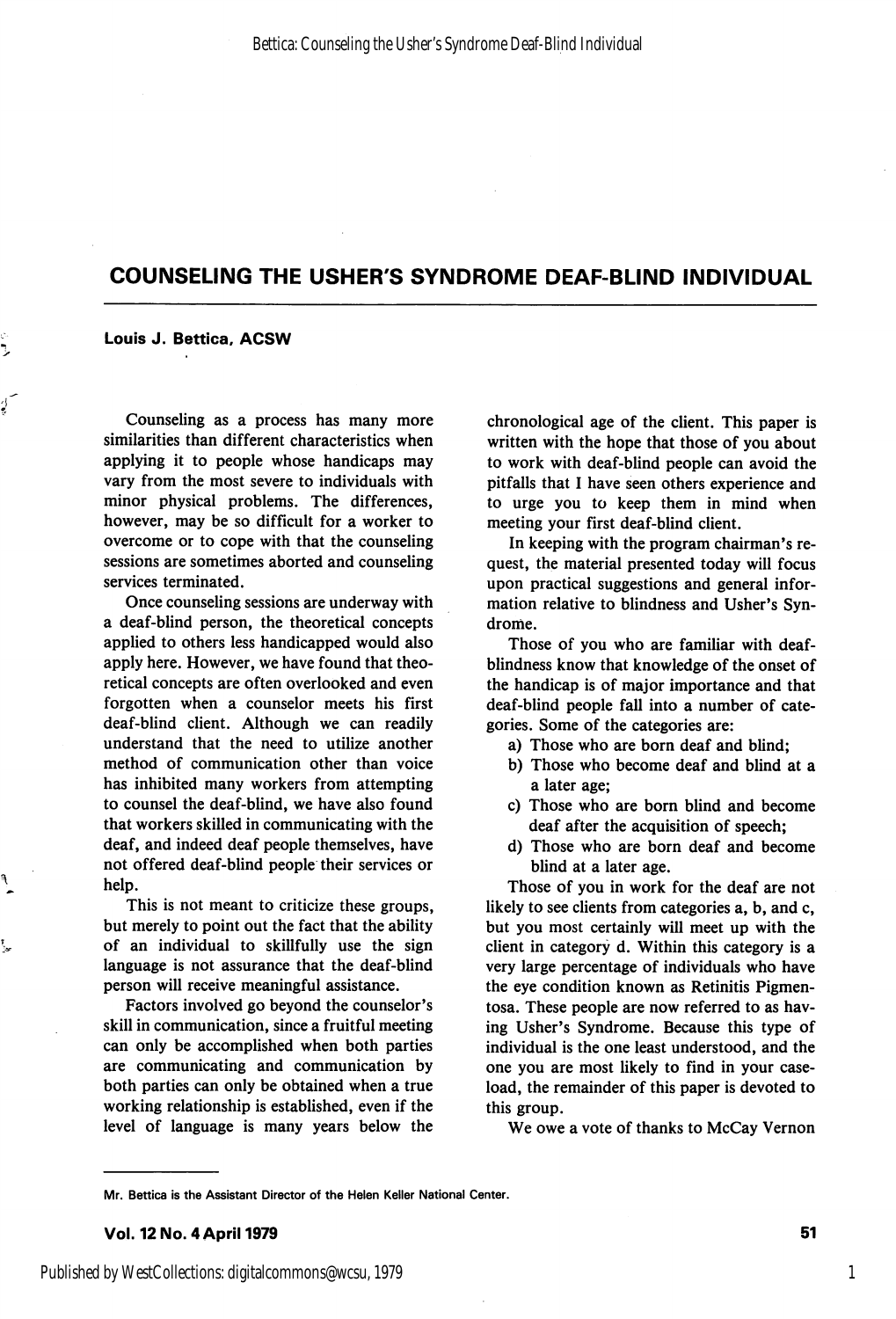for bringing this condition to the attention of workers for the deaf. Generally, I also believe that workers for the deaf should have a sense of gratitude to the workers for the blind for their efforts in the rendering of services to those deaf-blind people who are brought to their attention.

The definitions of deafness and blindness for this paper on Usher's Syndrome and the ones used as a criteria for the entrance of trainees into the Helen Keller National Center for Deaf-Blind Youths and Adults are as follows:

- Deafness The inability to understand connected discourse.
- Blindness Briefly described, is having no better than 20/200 in the better eye, or no better than 20° field of vision if the visual acuity is better than 20/200.

The counselor serving the deaf, like others, prepares himself for the first meeting by reviewing the information available to him. A very important part of this case record is the medical information. This provides the counselor with objective information about the client's general physical condition. It should also provide the counselor with an ob jective appraisal of the individual's eye situa tion. Unfortunately, this is not always the case. All too often the M.D. giving the general physical examination merely gives the appli cant a vision screening test. Therefore, he can not recognize the fact that the applicant's field of vision is not normal and is, in fact, deterio rating to such a degree that the possibility of total blindness can be 10 or 15 years away.

The Helen Keller National Center for Deaf-Blind Youths and Adults has always recom mended that schools for the deaf and state agencies sponsoring education or training for the deaf provide each deaf person with an ophthalmological examination as part of their routine examination.

Taking a close look at the report, you learn that your client has had a special eye examina tion revealing that he has Retinitis Pigmentosa with a visual acuity of 20/30 and restricted fields less than 20°. Being curious and in terested in your client, you will want to learn

what this means. Upon investigation, you will learn that Retinitis Pigmentosa is an eye disease which gradually leads to total blindness. Although some people who have hearing loss may continue to have vision until very late in life, others may become totally blind at much earlier ages.

After many years of experience in working with several hundred people with Usher's Syn drome, we have observed that among those who are deaf, it appears that the more severe the loss of hearing at birth, the earlier is the onset of visual loss and ultimate total blind ness. It is congenital and hereditary and the person with Usher's Syndrome (total deafness from birth and Retinitis Pigmentosa) will generally start to be affected about the age of 11 or 12. The first symptom is that the in dividual begins to have difficulty at night and some difficulty in adapting to the changes of light. Although a decrease in the field of vision may occur as early as 11 or 12 years, this may go undetected since the customary routine screening merely tests an individual's visual acuity.

Having this information and learning that your client has some remaining vision, every effort on your part should be made to utilize this remaining vision and you should closely, but unobtrusively, observe how he functions visually in your presence. The first few minutes of your contact set a tone for understanding and a mutual working atmosphere. This may be the first professional meeting your client has had with someone who recognizes his eye con dition. I might add here that failure at this meeting may see the client's efforts at receiving help diminish, if not disappear completely.

Some practical suggestions are as follows: go out to meet the client rather than have him sent to your office; upon meeting him, offer a handshake, a nod of welcome and ask him to follow you to the office; walk in front of him if this is possible; if you walk side by side, don't be alarmed if he tends to head toward you; once in the office, place an ash tray near him if he smokes, don't let him search for it; if you have a window behind you, watch his reaction to the light; most likely cutting down the light by adjusting the blinds would be helpful and

2

٦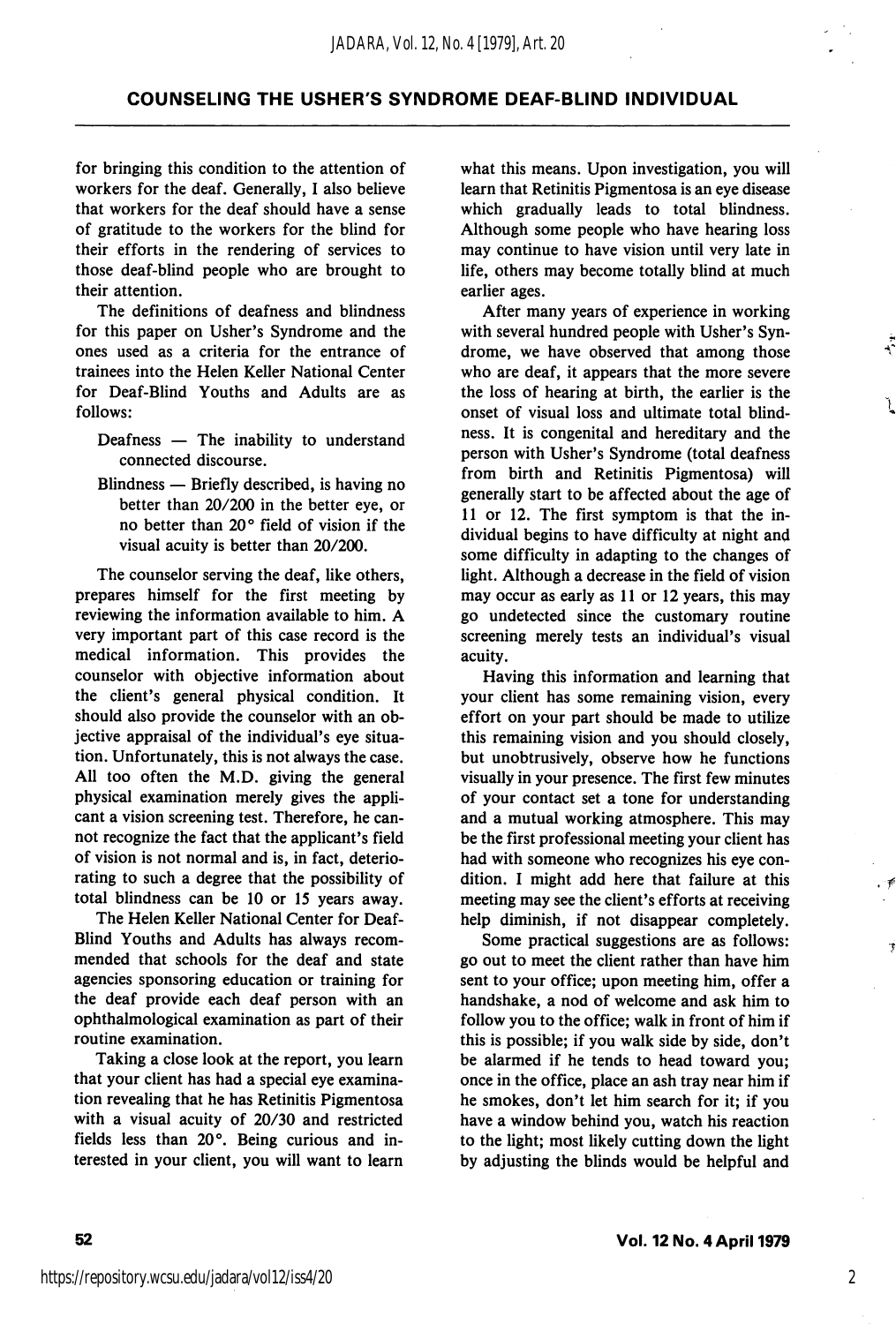more comfortable for him; and it would let him know that you are acquainted with his eye condition and have some concern for his com fort.

This is a point where some counselors with communication skills have failed at communi cating effectively with other individuals with Usher's Syndrome. Right at this point you must remember the fact that he only has cen tral vision (as mentioned earlier). You must remember that with his narrow field, the closer you sit, the narrower his field of vision will ap pear. It becomes necessary then to restrict your signs to a smaller area rather than waving your arms and, of course, in close proximity to your face, in order to take advantage of any lipreading skill he may have. Any movement of your hands from this position may be only a meaningless gesture to him and an important idea may have been overlooked. You must make sure that he understands. Sometimes the client is embarrassed or inwardly becomes annoyed at the inept communication and takes the easiest way out and nods yes, yes, yes, and secretly wishes he could leave. If the client's sight is so poor as to make it impossible for him to visually read the sign language, efforts should be made to help him to tactually com municate with you. The One Hand Manual Alphabet lends itself very well to tactual perception by having the client cup one or both hands over your hand while spelling out every word. It is also possible to receive the sign language tactually by having the client feel both your hands while you use sign language with him.

ړ

b,

I don't think I need to mention to you the language and vocabulary gaps that are found among many deaf people. The one with Usher's Syndrome is no exception. However, in addition to this language gap, he may have other serious gaps because of the type of sedentary life he has been forced to lead due to his eye condition and without benefit of any successful counseling. This client throughout his teen years may have had little, if any, social intercourse because of his inability to see well at night, making travel at night impossible. He may also have had very limited opportunities for conversation other than at school and he may never have had any constructive discus sion relative to his eye condition or future plans.

Now the counselor is faced with an individ ual who is totally deaf, and has this eye condi tion which will lead to total blindness. He may deny or not fully understand his problem, and is looking for work.

You are at the point now where good com munication has been established; the client recognizes your interest and desire to be helpful and discussion is to start relative to employment. It is here, regardless of your feel ings, that it becomes important for the counselor to learn from the client himself what he knows about his eye condition. Honesty at this time is important and ethics forbid any counselor to lie to his client, although our ex perience indicates that the truth has often been kept from this individual.

The counselor need not feel that he is taking the place of an eye doctor, but with empathy and care, tries to help or counsel the individual toward understanding his situation so that appropriate help can be obtained for him which conceivably could lead to successful and satisfying employment. Since your client by this time is aware that you have some know ledge of his poor vision, it may be the ap propriate time to start a discussion relative to this condition.

Perhaps the questioning should follow by asking the client to tell you what he knows about his eye condition. If the client is vague or if he is unfamiliar with his eye condition, it would be wise to have him try to explain to you the difficulties he has with his vision and con tinue to assure him that the questioning is real ly for his benefit. It is important, at this time, to try to have him review his functioning over a period of several years, and this may help him recognize the fact that his vision has become worse within the past few years. Here, he may start showing concern about the future. At this point, if not earlier, the counselor should ask him what he has learned about his eye condi tion from his eye doctor. In some instances, the client will report that the eye doctor has informed him that his vision is uncorrectable with glasses and most likely will worsen in

#### Vol. 12No.4April1979 53

3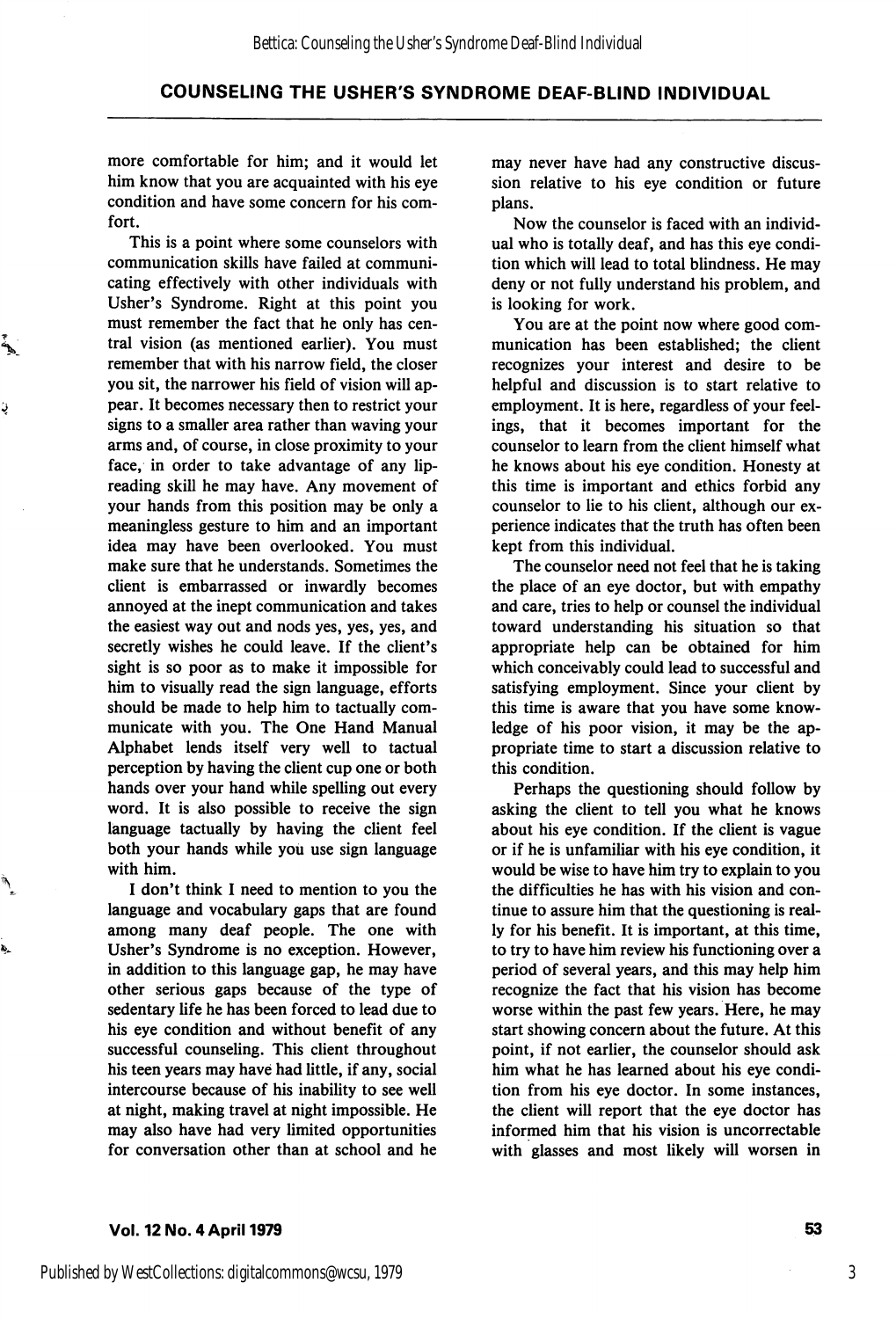time. If he provides this information, the counselor can become involved with planning since planning has to take into consideration his worsening vision.

All too often eye doctors who have had no experience in examining deaf people with such an eye condition, and who may also be over whelmed by the communication problem, or assume that the eye examination is routine, seldom discuss the pathology with the client. This lack of information can easily feed into the client's need to deny the problem or his need to hope that his vision can and will im prove. There have been instances when a doctor sees a young man with this condition and is really so sympathetically overwhelmed that he leaves the client with the belief that his vision will remain stable or will actually im prove. To add to this, some counselors have also mistakenly thought that the avoidance of the subject matter was prudent. We have seen many individuals who have suffered a good deal as a result of this misinformation and poor counseling. As a result of this poor counseling, clients have wasted years waiting for the improvement that will never materialize.

If the relationship at this point is a solid one, the client may ask or even appeal for in formation. Since the counselor is not an eye doctor, he can discuss this in terms of what he knows about the eye condition, utilizing every lead the client has given him up to this point.

If, however, the client is reluctant to discuss his condition or refuses to accept the informa tion given to him by the counselor, it is sug gested that he be sent to an eye doctor for another examination, including a field test, and a specific request to inform the client of his situation. A friend, an interpreter, or even the counselor should accompany the client during this visit to assist the doctor with the ex amination and to make sure the client is given the information and has an opportunity to ask questions. It does not take much imagination to realize that this information can be trau matic, but we have found that people do have more strength than is usually attributed to them. Some clients need time to go through a mourning period. Others might have been through a period of mourning and this exami

nation confirms what they already knew and now may actually be ready for a constructive discussion relative to rehabilitation and employment. The Helen Keller National Center for Deaf-Blind Youths and Adults is prepared to be helpful by providing its training facilities at Sands Point, New York, and con sultation services through its eight Regional Representatives. Other agencies, some affili ated with the Helen Keller National Center, are also prepared to be helpful. It may be advisable to initially contact the state agency offering services to the blind in order to seek their cooperation in a joint effort.

This is merely a brief description of prac tical suggestions which I hope will encourage counselors to get started and ultimately to gain skill and experience.

In summary, deaf-blind people can benefit from counseling services when the counselor is capable of demonstrating to the client that he understands the severity of the handicap, but despite this, he also conveys to the client that regardless of the difficulties that are ahead, the client and he will plan the future together and no longer will the client have to face the future alone.

#### QUESTIONS AND ANSWERS

Q: What types of jobs are being performed by deaf-blind people?

A: This is a question often asked by workers in both adult and children's programs. The Helen Keller National Center has been hesitant about publishing such a list, but in view of the number of queries received, we are planning to do this in the issue of NA T-CENT NEWS.

In presenting this list, workers must be cau tioned to think of it as information relative to the types of work that some deaf-blind persons are employed in at the present time. There is always the danger that this list may be used as a stereotyped guideline, and that some' workers may plan to train a deaf-blind person to operate a drill press just because others are do ing it, rather than completely exploring the in dividual's abilities that can be developed to perform a variety of operations.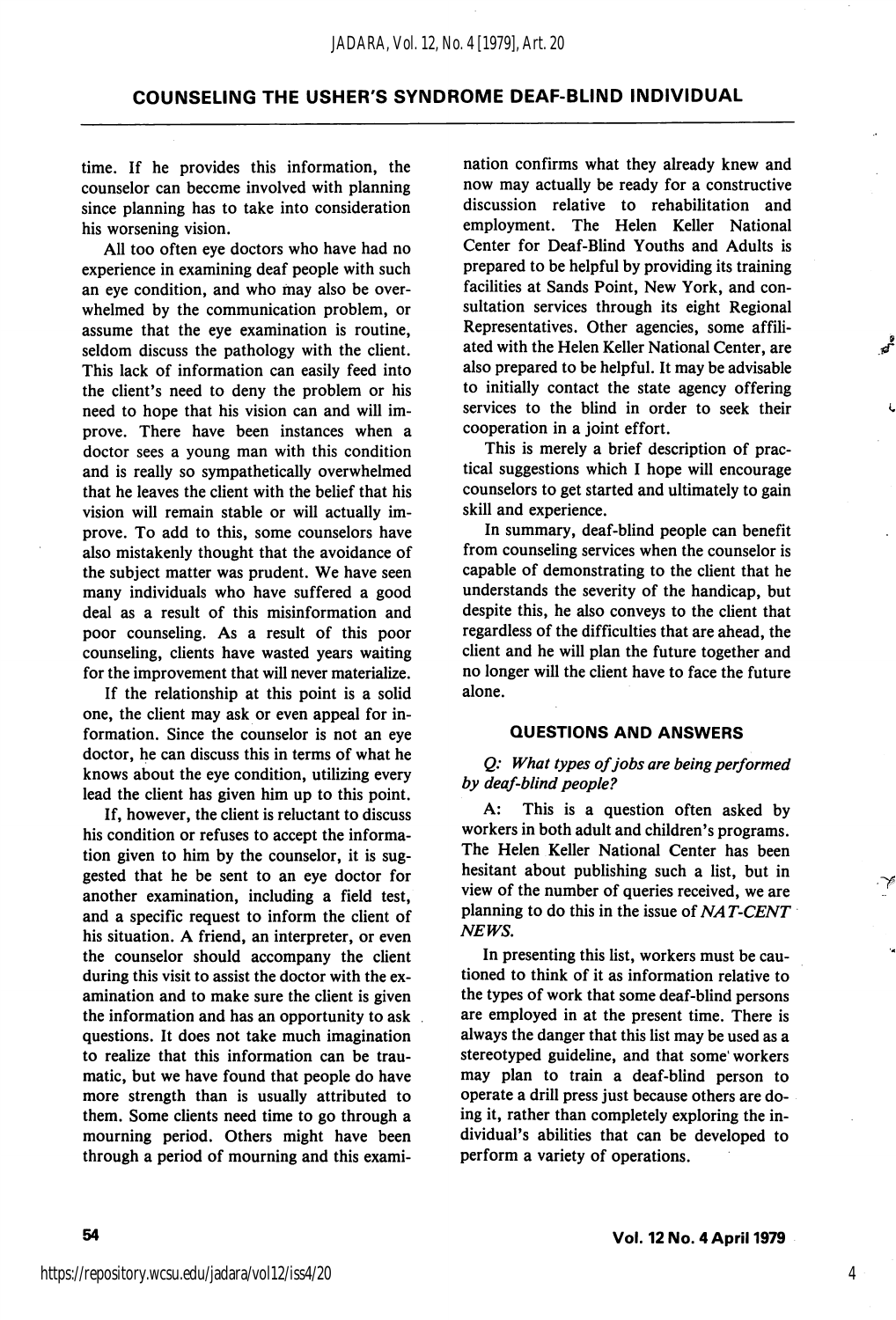Teachers of deaf-blind children often ask the above question in the interest of preparing their students for a specific job. It is more logical to develop those attributes of good work habits which will be important to the in dividual's potentials and work skills. There are more jobs lost because of poor work habits and attitudes than because of poor production performance.

A list is just a list; but imagination, perse verance, and faith in the people we serve are paramount characteristics professional workers must have to insure the best opportunities for each person served.

ß

#### JOBS FOR DEAF-BUND PEOPLE

by Robert J. Prause, Placement Specialist

In the last issue of NAT-CENTNEWS, Mr. Louis J. Bettica, Assistant Director, discussed the question: "What types of jobs are being performed by deaf-blind individuals?" In re ply, he mentioned that a list would be published in this issue. However, it will not be a complete list, but rather a compilation of jobs known to us that are being performed by deaf-blind per sons throughout the United States.

The various occupations of deaf-blind people range from the professional to workers in sheltered workshops. These individuals have demonstrated abilities and skills necessary for performing required tasks. Their skills were learned through an academic program and/or vocational rehabilitation training program, whereby the individual learned transferrable abilities and skills.

Mr. Bettica warned that listing jobs could be harmful and misleading if an individual's skills and abilities are not matched to the requirements of the job he wishes to enter. For example, a drill-press job is one which could easily be stereotyped as an occupation for the deaf-blind. This is a job currently being per formed by a deaf-blind worker who operates both a single-spindle and multiple-spindle drill press. It should be noted that the kinds of coordination and perception required in per forming on this job are the same as those re quired in performing a number of similar jobs. The worker must have good bimanual coordi nation, good finger dexterity and finger con trol, good spatial perception, and the ability to work with moving parts, oil and grease. He must be able to tolerate dust and metal chips.

However, when examining the job title of the "drill-press operator," one finds two basic differences. When operating the single-spindle drill press, the pressure is less on the operator's arm as compared to the greater pressure when operating a multiple-spindle drill press. The other difference is that the single-spindle drill requires this operator to sit, whereas the multiple-spindle drill requires the operator to stand. Before placing an individual at any job, one must look at the individual's transferrable abilities and skills, as well as the general medical, ophthamological, audiological, and other diagnostic reports which may impose work restrictions and limitations.

It is also necessary, before selecting a job for an individual, to do a thorough job analysis to determine all the movements and other demands required to perform work tasks. Evaluation must be made of the individual's ability to stand, bend, lift, reach, stretch, stoop; his tolerance to heat or dampness and his ability to work with others.

Job titles alone do not tell us the different requirements in order to perform the tasks essential to complete specific operations. Therefore, in compiling titles of jobs that deafblind people are performing throughout this country, we must bear in mind the necessity of matching an individual's skills and abilities to job requirements.

It is important not to train an individual for a job just because the job is being successfully performed by other deaf-blind persons. Rather, it is important for a deaf-blind in dividual to gain maximum skill from an academic and/or vocational training program so that he may have a choice of several jobs. It is this opportunity that the deaf-blind person will appreciate most, as he will be able to choose the job, taking into consideration all alternatives, with the knowledge that he has taken an active role in making his own selection.

Keeping all this in mind, we will list in categories jobs presently being performed by deaf-blind persons.

#### Vol. 12 No. 4 April 1979 55

5